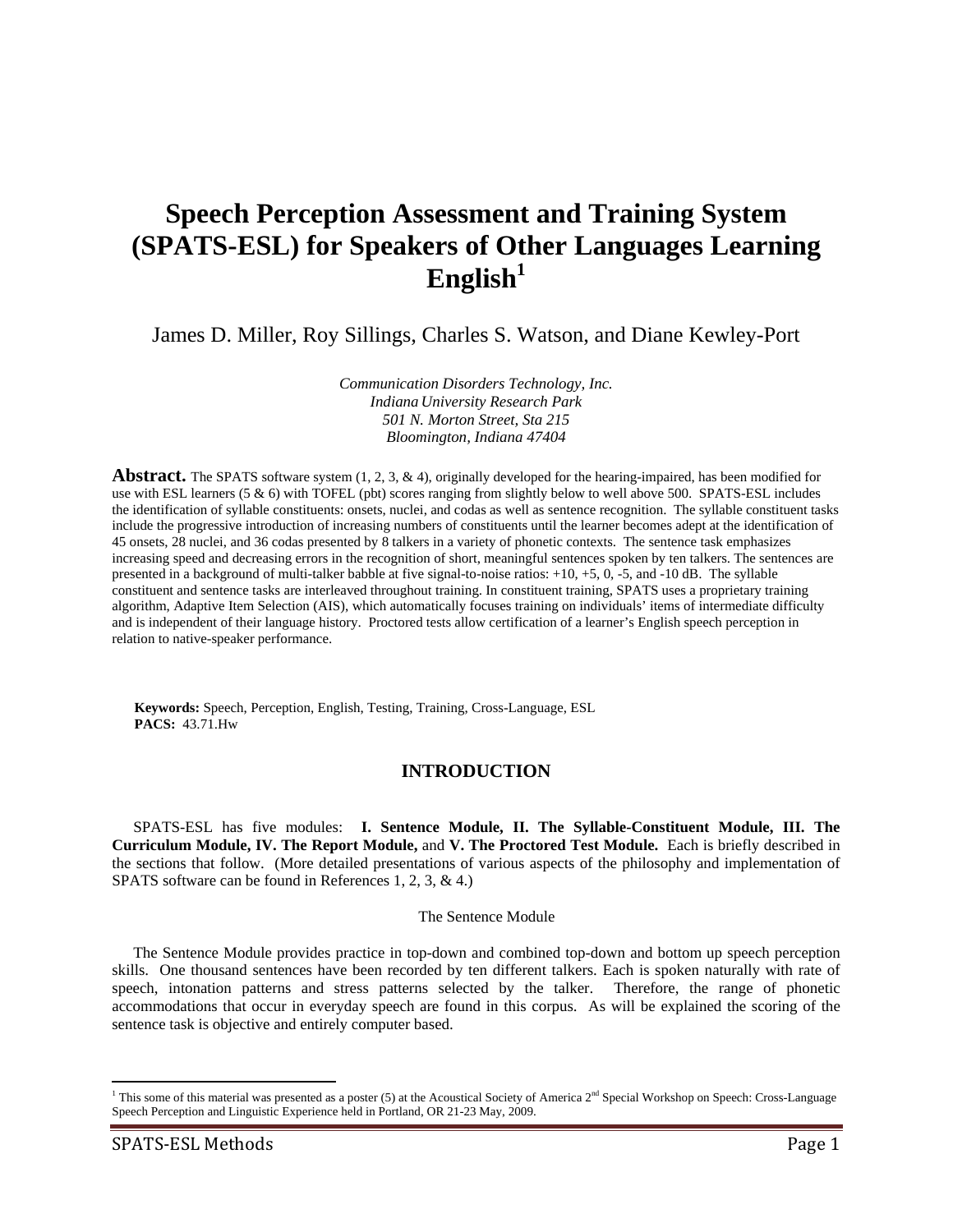#### *The Basics of the Sentence Task*

A spoken sentence of three to seven words is presented. A screen then appears that shows "slots" for each word at the top and an alphabetic list of words that contains the spoken words plus three phonetically similar foils for each. The user is instructed to click on the words that they thought they heard. Correctly selected words are dimmed and appear in the appropriate slot in the header. When a foil is selected, it turns red, an error is recorded, and the sentence is replayed. Whenever the listener pauses five seconds without responding, a "temporal penalty" is assessed. Beginning and final screens for a five-word sentence are shown next in Figures 1 & 2.

| <b>EXIT</b>                                                                                               | Sentence Recognition - Practice<br>(c) 2006 Communication Disorders Technology, Inc.                                       |                                                                           | CLIENT: #1932                                                                                                                    | <b>RETURN to UNIT RECORD</b>                                                                                               | SESSION: #2                                               |
|-----------------------------------------------------------------------------------------------------------|----------------------------------------------------------------------------------------------------------------------------|---------------------------------------------------------------------------|----------------------------------------------------------------------------------------------------------------------------------|----------------------------------------------------------------------------------------------------------------------------|-----------------------------------------------------------|
|                                                                                                           | $(1)$ $(2)$ $(3)$ $(4)$ $(5)$                                                                                              |                                                                           |                                                                                                                                  |                                                                                                                            |                                                           |
| <b>TEMPORAL</b><br><b>PENALTY</b><br>$\mathbf{0}$<br><b>Click the mouse</b><br>on the words you<br>heard. | <b>ADMINISTRATION</b><br><b>ASSOCIATION</b><br><b>COMMUNICATION</b><br><b>CRUCIAL</b><br><b>DOES</b><br><b>EXAMINATION</b> | <b>HIGH</b><br><b>HIS</b><br>l'D<br><b>IS</b><br><b>MAY</b><br><b>SAY</b> |                                                                                                                                  | <b>SAYS</b><br><b>SEVERAL</b><br><b>SIGH</b><br><b>SOCIAL</b><br><b>SPECIAL</b><br><b>THEY</b><br><b>WAY</b><br><b>WHY</b> |                                                           |
| Change Settings                                                                                           |                                                                                                                            |                                                                           | You are now on<br><b>SENTENCE 1 of SET 1</b><br><b>Total this sentence</b><br><b>Total this set</b><br><b>Total previous set</b> | <b>Response</b><br><b>Errors</b><br>$\bf{0}$<br>$\bf{0}$<br>$\sim$<br>$\bf{0}$                                             | <b>Temporal</b><br><b>Penalties</b><br>$\bf{0}$<br>0<br>0 |

Figure 1. Sentence screen seen after hearing a five word sentence presented in multi-talker babble.

| <b>EXIT</b>                               | Sentence Recognition - Practice                          |             | CLIENT: #1932              | <b>RETURN to UNIT RECORD</b><br>SESSION: #2 |                                     |
|-------------------------------------------|----------------------------------------------------------|-------------|----------------------------|---------------------------------------------|-------------------------------------|
|                                           | 2006 Communication Disorders Technology, Inc.<br>$\circ$ |             |                            |                                             |                                     |
|                                           | I'd say communication is crucial.                        |             |                            |                                             |                                     |
|                                           | <b>ADMINISTRATION</b>                                    | <b>HIGH</b> |                            | <b>SAYS</b>                                 |                                     |
| <b>TEMPORAL</b><br><b>PENALTY</b>         | <b>ASSOCIATION</b>                                       | <b>HIS</b>  |                            | <b>SEVERAL</b>                              |                                     |
| 3                                         | <b>COMMUNICATION</b>                                     | <b>I'D</b>  |                            | <b>SIGH</b>                                 |                                     |
|                                           | <b>CRUCIAL</b>                                           | <b>IS</b>   |                            | <b>SOCIAL</b>                               |                                     |
| <b>START</b>                              | <b>DOES</b>                                              | <b>MAY</b>  |                            | <b>SPECIAL</b>                              |                                     |
|                                           | <b>EXAMINATION</b>                                       | <b>SAY</b>  |                            | <b>THEY</b>                                 |                                     |
| Click above to hear the<br>next sentence. |                                                          |             |                            | <b>WAY</b>                                  |                                     |
| <b>HEAR AGAIN</b>                         |                                                          |             |                            | <b>WHY</b>                                  |                                     |
|                                           |                                                          |             |                            |                                             |                                     |
|                                           |                                                          |             |                            |                                             |                                     |
|                                           |                                                          |             |                            |                                             |                                     |
|                                           |                                                          |             |                            |                                             |                                     |
|                                           |                                                          |             |                            |                                             |                                     |
|                                           |                                                          |             | You are now on             |                                             |                                     |
|                                           |                                                          |             | <b>SENTENCE 1 of SET 1</b> | <b>Response</b><br><b>Errors</b>            | <b>Temporal</b><br><b>Penalties</b> |
|                                           |                                                          |             | <b>Total this sentence</b> | 2                                           | 3                                   |
|                                           |                                                          |             | <b>Total this set</b>      | 2                                           | 3                                   |
| Change Settings                           |                                                          |             | <b>Total previous set</b>  | $\bf{0}$                                    | 0                                   |

Figure 2. Sentence screen seen after completing identification of the words in the sentence. There were two errors (shown in red) and three temporal penalties. The effective percent correct for this sentence is  $(5/(5+2+3))*100$  or 50% as explained below.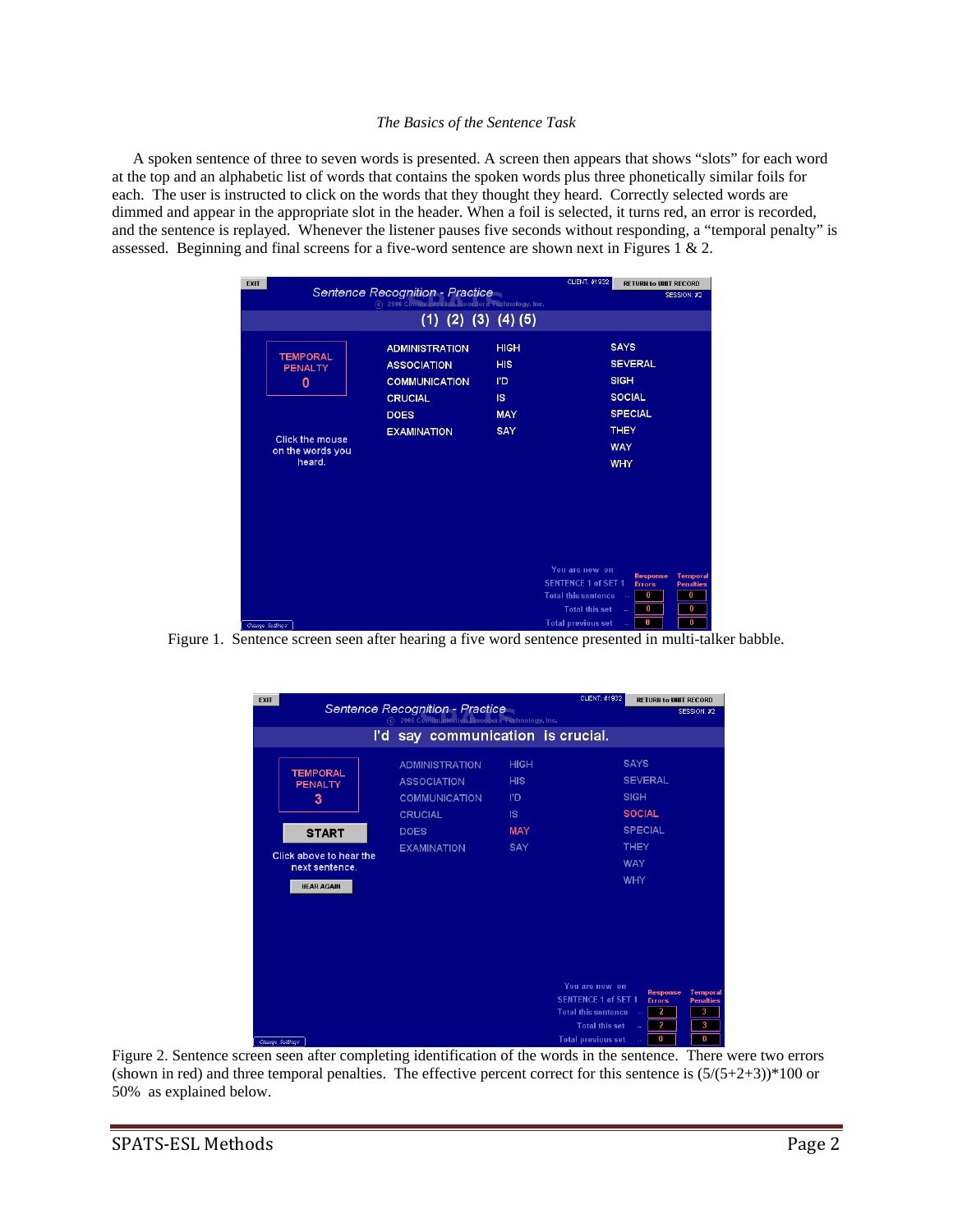In each group of 15 sentences, three are at each of five signal-to-noise ratios (SNRs):  $+10$ ,  $+5$ , 0,  $-5$ , &  $-10$  dB. The learner is shown his overall effective percent correct after the completion of each group of 15 sentences. The effective percent correct is the total number of words divided by the number words plus the number of errors plus the number of temporal penalties times 100. One learner's progress is shown in Table 1. Native speakers score 90 and above on this task.

| <b>THOMAGE 1:</b> One reality a progress on the bentence Task |       |               |                                     |                                            |                         |
|---------------------------------------------------------------|-------|---------------|-------------------------------------|--------------------------------------------|-------------------------|
| <i>Sentences</i>                                              | Words | <b>Errors</b> | <b>Temporal</b><br><b>Penalties</b> | <i>Effective</i><br><b>Percent Correct</b> | Performance<br>Category |
| $1 - 15$                                                      | 84    | 20            | 20                                  | 68                                         | Needs Work              |
| $16-30$                                                       | 85    | 16            | 12                                  | 75                                         | Fair                    |
| $31 - 45$                                                     | 82    | 10            |                                     | 82                                         | Fair                    |
| $46 - 60$                                                     | 87    |               |                                     | 87                                         | Very Good               |
| 61-75                                                         | 85    |               |                                     | 83                                         | Good                    |

 **TABLE 1.** One learner's progress on the Sentence Task

#### *Kinds of Sentence Units*

Sentence tests consist of 15 sentences to be solved consecutively. Sentence training consists of groups of six or three sentences interspersed between syllable constituent testing and training as explained in section III, The Curriculum Module. The SNR's are randomized such that three sentences will be presented at each of the five SNR's  $+10$ ,  $+5$ , 0,  $-5$ , &  $-10$  dB in each successive group of 15 sentences whether in tests or in training.

## **II. The Syllable-Constituent Module**

#### *Materials Used*

Syllables are made up of three types of constituents: onsets, nuclei and codas. Onsets are the beginnings of syllables and consist of consonants, consonant clusters, or their absence, that is, the syllable begins with a vowel. Nuclei are middles of syllables and consist of vowel and vowel-like sounds. Codas are endings of syllables and consist of final consonants, constant clusters, or their absence, that is, the syllable ends with a vowel. . Syllable constituents are chosen as the "building blocks" of spoken language rather than phonemes because the articulatory and acoustic characteristics of phonemes depend on both phonetic context and position within the syllable.

An Americanized Celex database was studied to determine the textual and lexical frequencies of occurrence of word-initial onsets, all nuclei, and word-final codas. Only word-initial onsets and word-final codas were studied because the database does not assign as onsets or codas consonants and consonant clusters falling within a word. An importance was assigned to each constituent within a type based on the average of their ranks in textual and lexical importance. Based on this study it was determined that spoken English has 45 onsets, 28 nuclei, and 36 codas of significance. Other constituents occur very rarely or only in foreign loan words and were deemed safe to omit.

Within each constituent type the items were grouped into quartiles with the first quartile containing the 25% most important items within a type, the second quartile containing with the next 25% , the third quartile containing the next 25%, and fourth quartile containing the 25% least important. Within SPATS, for each constituent type the quartiles are cumulated to form Cumulative Levels. Cumulative Level 1includes the items in the first quartile, Cumulative Level 2 includes all of items in the first and second quartiles, Cumulative Level 3 includes all of the items in the first, second and third quartiles. Cumulative Level 4 includes all of the significant items of a constituent type, that is, 45 onsets, 28 nuclei, or 36 codas.

Charts 1, 2, and 3 below show the organization of syllable constituents used in testing and training in SPATS-ESL. In the lists of onsets and codas in Charts 1 & 3, the letters "Vwl" refer to syllables that begin or end without consonants. Nearly 20% of words have no initial consonant or consonant cluster, and. similarly, nearly 20% of words end without a consonant or consonant cluster. Chart 2, the list of Nuclei, deviates from the organization described above. It was quickly determined from early trials with ESL students that the first quartile of nuclei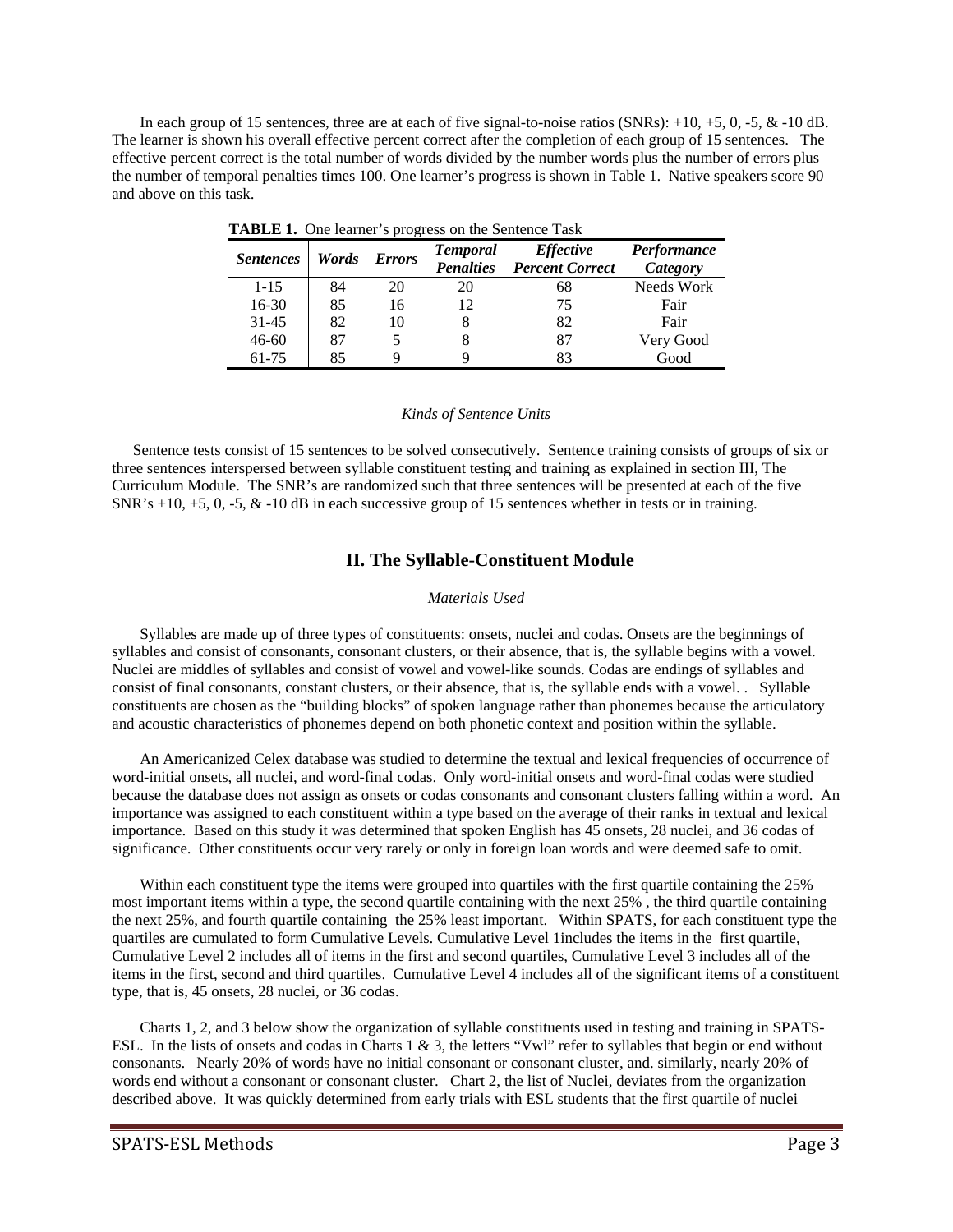(ranks 1-7) was extremely difficult for ESL learners as it contained /i/, /I/, / $\varepsilon$ /, / $\alpha$ /, / $\alpha$ /, / $\alpha$ /, and / $\sigma$ /. Of these seven only the / $\sigma$ / as in "heard" was clearly identifiable to ESL learners. Therefore, nuclei were selected for Cumulative Level 1 that represented extremes when plotted in Miller's Auditory Perceptual Space (7). Gradually more interior nuclei are added as training progresses through Cumulative Levels 1, 2, 3, & 4. This sequence was found to be highly efficient for ESL learners in our samples. Notice that Chart 2 contains the importance ranking for each item even though the items are not arranged in importance quartiles as they are for onsets and codas. Nonetheless, the *average* importance decreases from the first to the fourth quartile.



**Chart 1**. List of syllable onsets used in SPATS-ESL.

**Chart 2**. List of syllable nuclei used in SPATS-ESL. Each was recorded in the context shown by eight talkers.

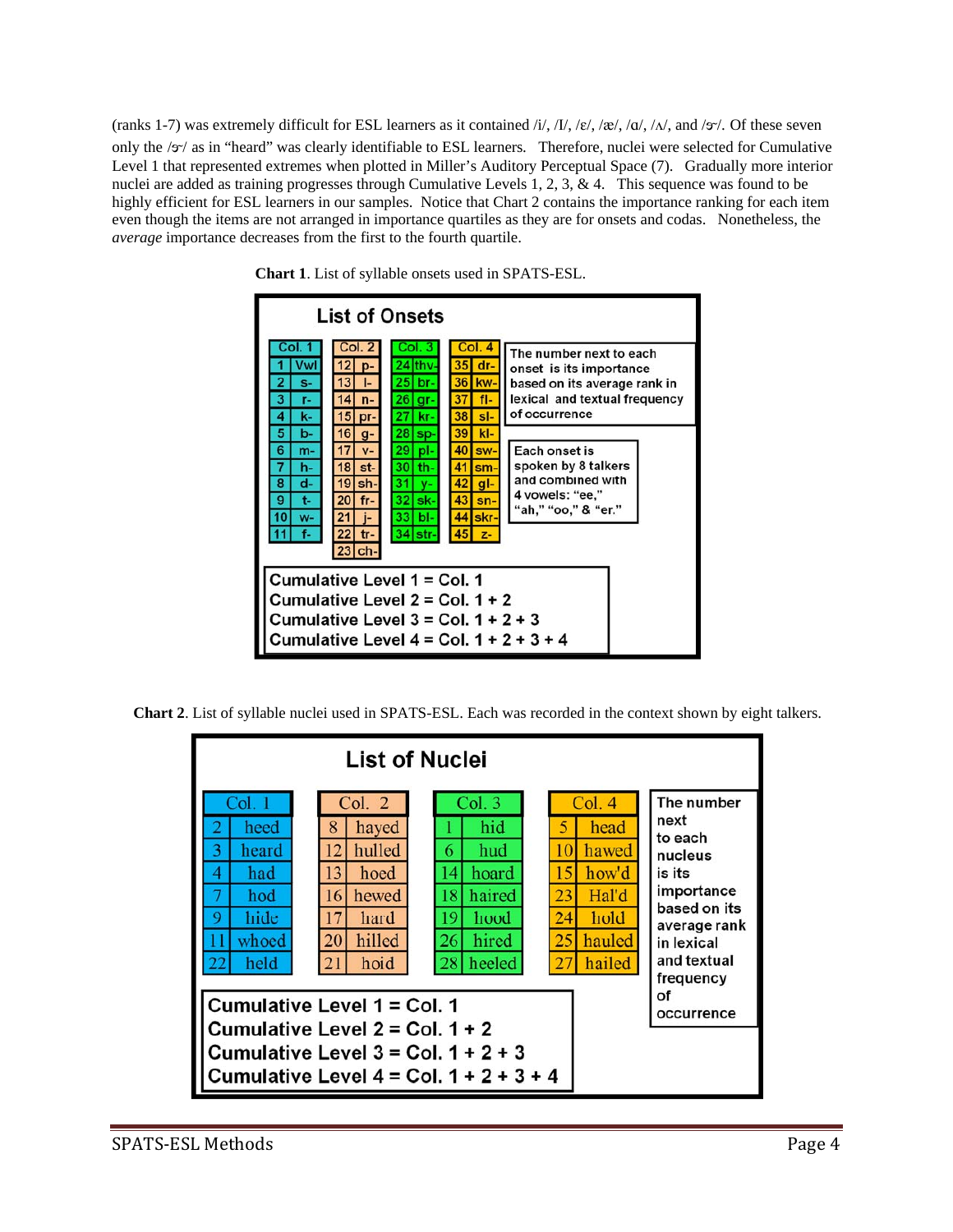Chart 3. List of syllable codas used in SPATS-ESL.



In the Tables 2, 3, & 4 that follow, the basic composition of testing and training exercises are documented for each combination of constituent type and cumulative level. In practice a listener is graduated from one level to the next when a performance score reaches the minimum level expected for a native speaker of English. Notice that SPATS procedures require the learner to identify the sound presented as distinguished from all others in the set and, therefore, the learner must be able to make all of the possible pairwise discriminations in order to reach a correct decision. On tests or benchmark units each item in the set is presented twice with the order of items randomized. On training units the numbers of trials are adjusted to match the difficulty encountered by the ESL learners. As a rule, it has been found for ESL learners that the order of increasing difficulty of constituent types is onsets, codas, and nuclei. Therefore, the number of trials in training unit has been set to four times the number of items for onsets, five times the number of items for codas, and seven times the number of items for nuclei. This also has the advantage that the total numbers of trials are approximately equal across constituent types. Notice that these tables include a cumulative level called 4 Maintenance (4M). This level includes all of the items of level 4, but the number of trials is reduced to two times the number of items. When a learner reaches a criterion score at Cumulative Level 4, the learner is shifted to Level 4M.

TABLE 2. Items and trials per testing or training unit for cumulative levels of Onsets

|               |        |           | <u>tul cumumitye icyclo ul Omscio</u>     |              |                 |
|---------------|--------|-----------|-------------------------------------------|--------------|-----------------|
| Cumulative    | Number | Onset     | Trials per Item Total Trials Total Trials |              |                 |
| Level         | Onsets | Contrasts | Tests                                     | <b>Tests</b> | <i>Training</i> |
|               |        | 55        |                                           | 22           | 44              |
|               | 23     | 253       |                                           | 46           | 92              |
|               | 34     | 561       |                                           | 68           | 136             |
|               | 45     | 990       |                                           | 90           | 180             |
| 4 Maintenance |        | 990       |                                           | 90           | 90              |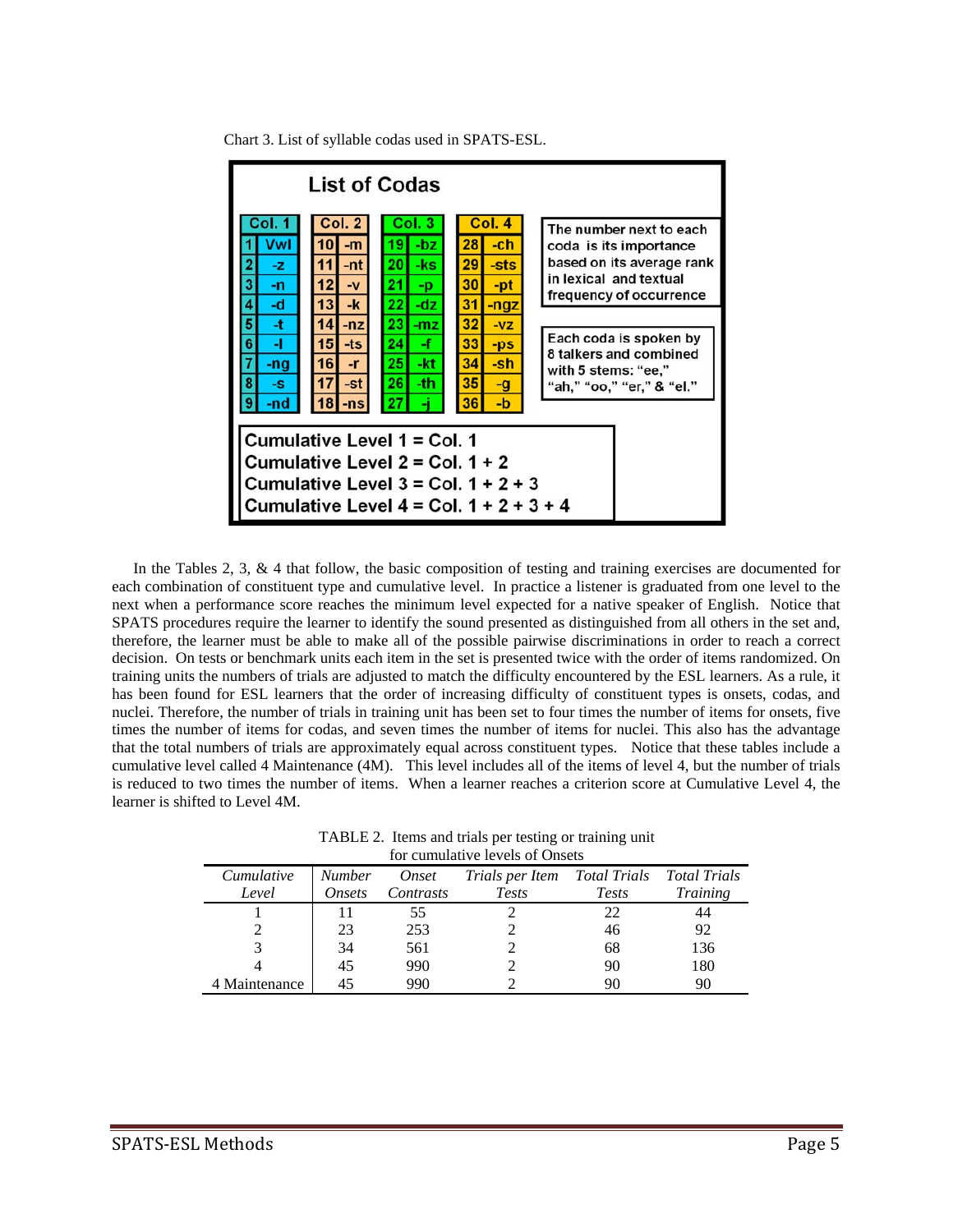|               |               |                | TOI CUIHUMANYE IEVEIS OI TYUCIEI          |              |                 |
|---------------|---------------|----------------|-------------------------------------------|--------------|-----------------|
| Cumulative    | <b>Number</b> | <i>Nucleus</i> | Trials per Item Total Trials Total Trials |              |                 |
| Level         | <i>Nuclei</i> | Contrasts      | Tests                                     | <b>Tests</b> | <i>Training</i> |
|               |               |                |                                           | 14           | 49              |
|               | 14            | 91             |                                           | 28           | 98              |
|               | 21            | 210            |                                           | 42           | 147             |
|               | 28            | 378            |                                           | 56           | 196             |
| 4 Maintenance | 28            | 378            |                                           | 56           | 56              |

TABLE 3. Items and trials per testing or training unit for cumulative levels of Nuclei

TABLE 4. Items and trials per testing or training unit for cumulative levels of Codas

|               |               |           | 191 Camadan , C 10 , Ch, Of Count         |              |                 |
|---------------|---------------|-----------|-------------------------------------------|--------------|-----------------|
| Cumulative    | <b>Number</b> | Coda      | Trials per Item Total Trials Total Trials |              |                 |
| Level         | Codas         | Contrasts | <b>Tests</b>                              | <b>Tests</b> | <b>Training</b> |
|               |               | 36        |                                           | 18           | 45              |
|               | 18            | 153       |                                           | 36           | 90              |
|               |               | 351       |                                           | 54           | 135             |
|               | 36            | 630       |                                           | 72           | 180             |
| 4 Maintenance | 36            | 630       |                                           | 72           |                 |

Table 5 below shows the total numbers of constituents and contrasts tested and trained at each cumulative level. It is believed that the requirement that an ESL student master nearly all of the 1998 contrasts induces the learning of the dimensions and the categories of the English sound system. This is consistent with Kingston's (8) view that the ESL learner must learn to attend to the dimensions and boundaries of the English sound system. This lays the foundation for rapid, accurate perception of spoken English and provides a necessary foundation for the acquisition of correct pronunciation and accent reduction.

|               |               | summed over consuluent types |              |                     |
|---------------|---------------|------------------------------|--------------|---------------------|
| Cumulative    | <b>Number</b> | Constituent                  | Total Trials | <b>Total Trials</b> |
| Level         | Constituents  | Contrasts                    | <b>Tests</b> | Training            |
|               | 27            | 112                          | 54           | 138                 |
|               | 55            | 497                          | 110          | 280                 |
| 3             | 82            | 1122                         | 164          | 418                 |
|               | 109           | 1998                         | 218          | 556                 |
| 4 Maintenance | 109           | 1998                         | 218          | 218                 |

TABLE 5. Items and trials per testing or training unit  $s_{\text{model}}$  over constituent t

#### *Response Screens*

 The ESL learners are taught to identify the constituent heard by clicking on virtual response buttons that are labeled orthographically and phonetically arranged on a computer screen. For each constituent type and cumulative level, the client is first introduced to the screen and then proceeds with testing and training. Screens are always introduced in order from Cumulative Levels 1 to 4. By the time the trainee reaches the most complex screens at Level 4 he/she has become very familiar with previous screens. The screens for Cumulative Levels 1 & 4 are presented in Figures 3, 4, and 5, below. The response screens for syllable onsets at Cumulative Levels 1 & 4 are shown in Figure 3. Onsets are placed into three groups. The topmost group has releasing consonants that are voiceless. The middle group has releasing consonants that are voiced. The bottom group includes s-clusters. In this case the releasing consonant is always an /s/. In the voiceless and voiced groups, the columns represent the place of articulation of the releasing consonant while the rows represent the manner of articulation of the distinguishing elements in a column. For s-clusters the columns and rows similarly represent the distinguishing phonemes in the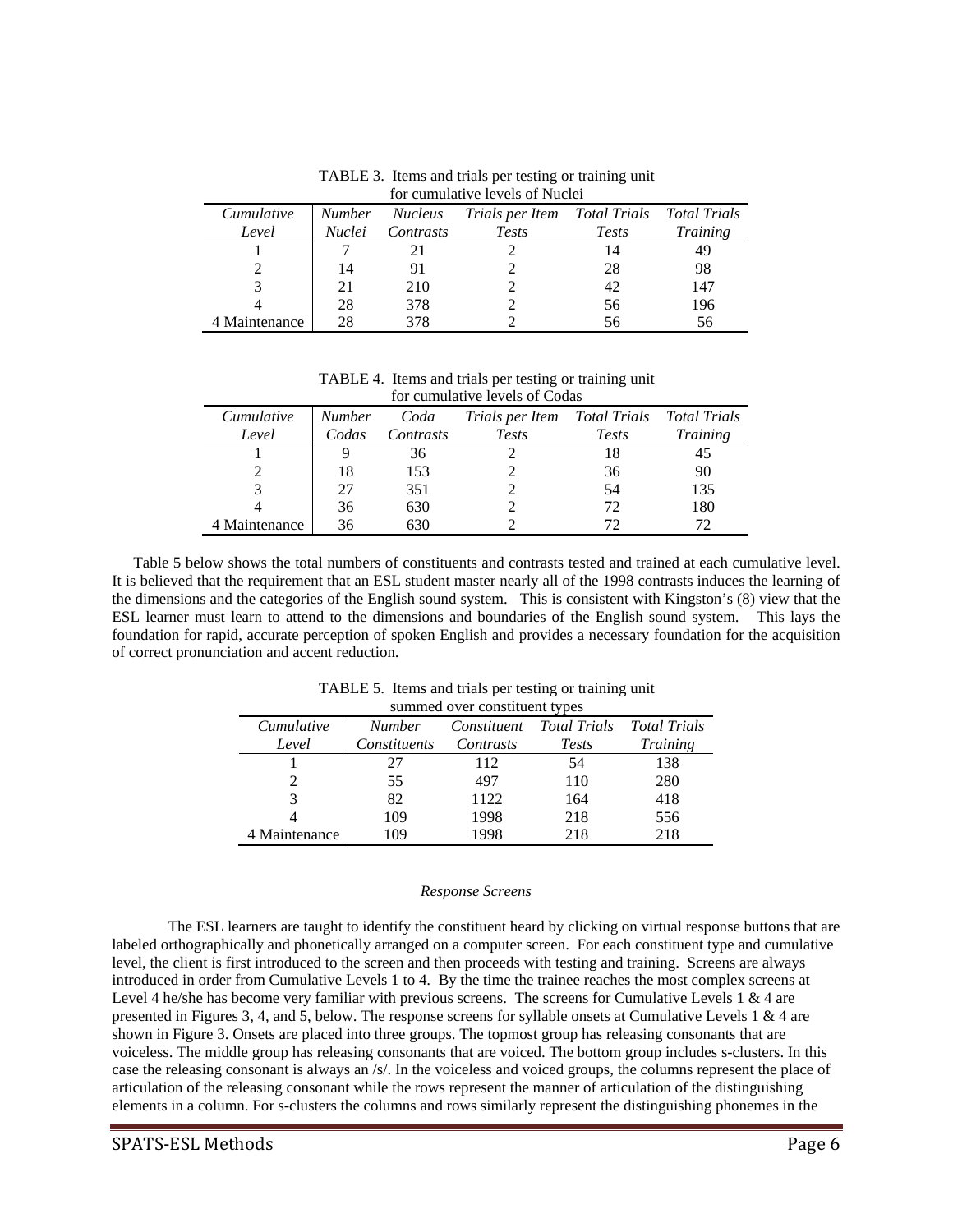cluster. Syllables that begin without a consonant, that is syllables that begin with a vowel, are represented by the virtual button labeled, Vowel-, at the bottom of the screen. This organization is not explicitly taught to the users. However, errors are usually simply related on the screen. For example, place of articulation errors are usually side by side in a row, manner errors are usually in the wrong row, but in the same column and group as the signal, while voicing errors have a similar location as the signal but in the wrong voiceless/voiced group. This arrangement seems to make it easy for the learner to grasp the nature of their errors such as whether they missed the l-sound or the r-sound in a cluster or whether they confused ch- with sh- , or f- with th-, and so on.



Figure 3. Response screens for onsets: Cumulative Level 1 above & Cumulative Level 4 below.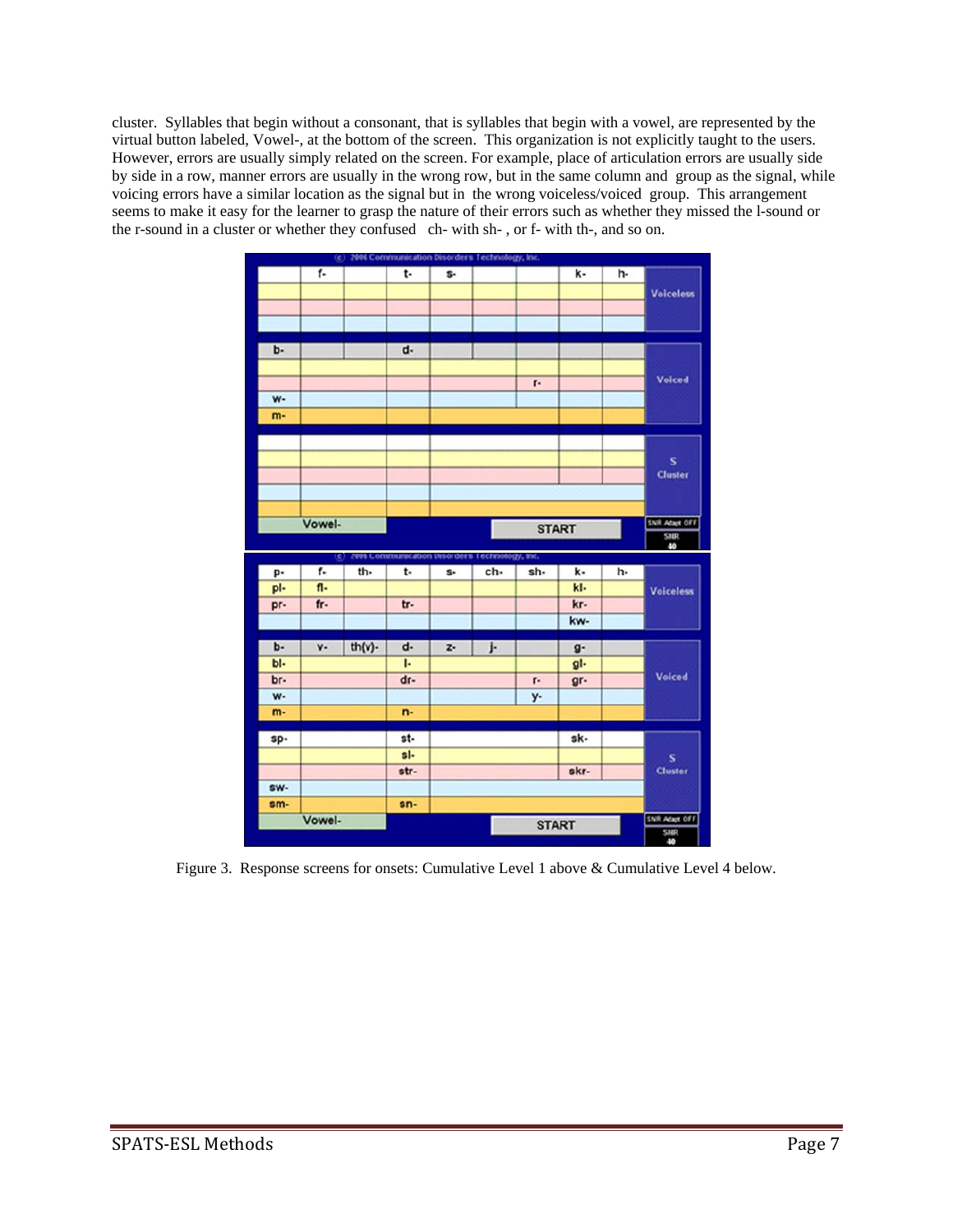| <b>VOWELS</b> | <b>VOWELS with R</b>          | VOWELS with L |              |
|---------------|-------------------------------|---------------|--------------|
|               | heard                         |               |              |
| had           |                               |               |              |
|               |                               |               |              |
|               |                               | held          |              |
| heed          |                               |               |              |
|               |                               |               |              |
|               |                               |               |              |
| hide          |                               |               |              |
| hod           |                               |               |              |
|               |                               |               |              |
|               |                               |               |              |
|               |                               |               |              |
|               |                               |               |              |
|               |                               |               |              |
|               |                               |               |              |
| who'd         |                               |               | <b>START</b> |
|               |                               |               |              |
|               |                               |               |              |
| <b>VOWELS</b> | VOWELS with R   VOWELS with L |               |              |
|               | heard                         |               |              |
| had           |                               | Hal'd         |              |
| hayed         |                               | hailed        |              |
| head          | haired                        | held          |              |
| heed          |                               | heeled        |              |
| hewed         |                               |               |              |
| hid           |                               | hilled        |              |
| hide          | hired                         |               |              |
| hod           | hard                          |               |              |
| hawed         |                               | hauled        |              |
| hoed          | hoard                         | hold          |              |
| hold          |                               |               |              |
| hood          |                               |               |              |
| how'd         |                               |               |              |
| hud           |                               | hulled        | <b>START</b> |

Figure 4. Response screens for syllable nuclei: Cumulative Level 1 above & Cumulative Level 4 below.

**.**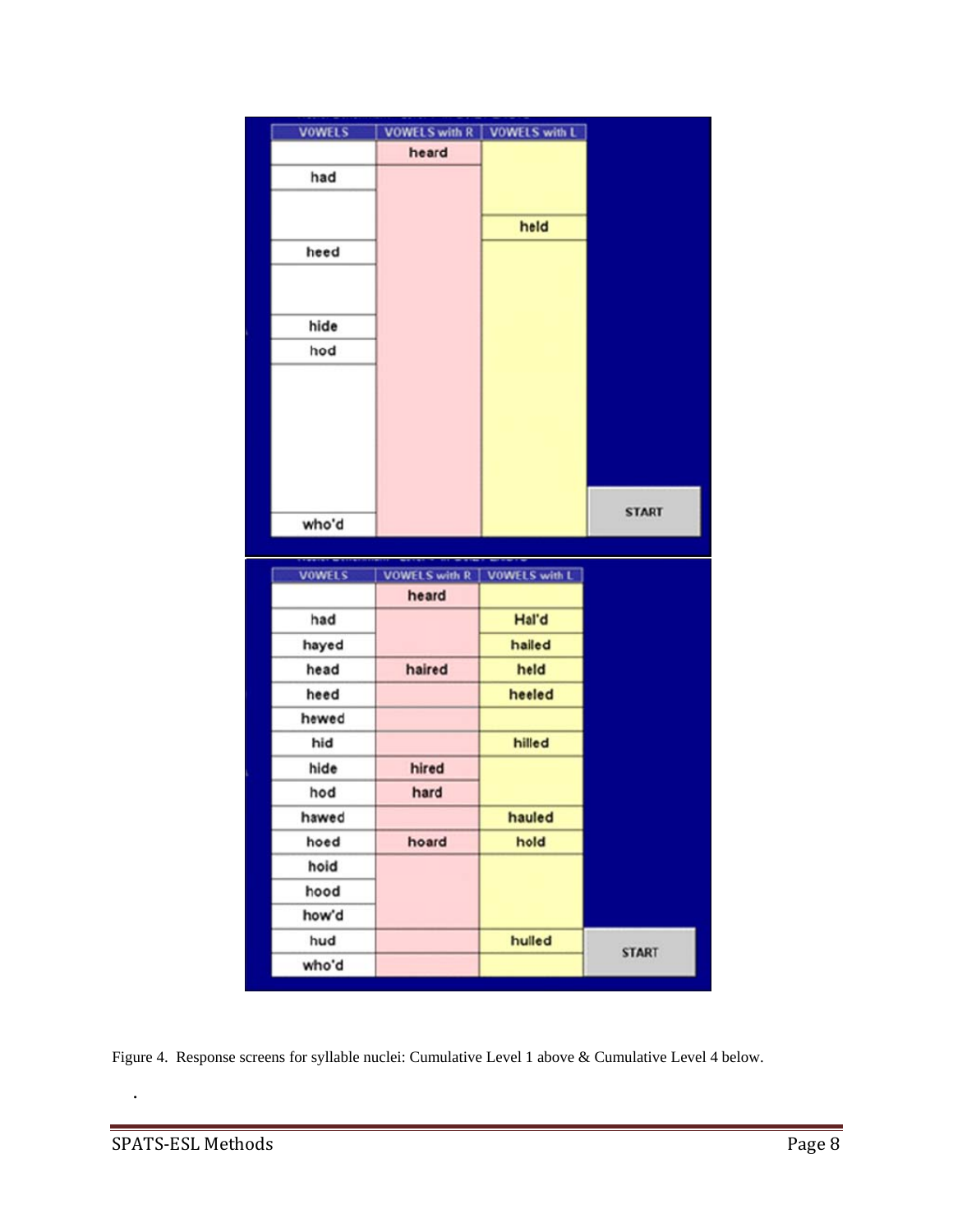As shown Figure 4, the virtual keys on the vowel response screens are organized into columns. The usual vowels and diphthongs are in the left hand column as they do not include a rhotic or the vowel-like sonorant lateral, dark-l. The rhotic vowel [er] and rhotic diphthongs are in the second, rose colored column. Diphthong-like nuclei formed with the sonorant lateral are located in the right-most, lemon colored column



Figure 5. Response screens for syllable codas: Cumulative Level 1 above & Cumulative Level 4 below.

The response screens for codas are organized into voiceless, voiced and nasal groups. The columns represent the place of articulation of the consonant that immediately follows the nucleus. The left-most columns represent the front of the mouth while right-most columns represent the back of the mouth. Syllables that end in one of the usual vowels or diphthongs (i.e. non-rhotic or non-lateral) require a response on the virtual button labeled, "-Vowel." Syllables that end with a rhotic or a dark-el require responses on buttons labeled "–R" and "–L", respectively. However, if a syllable is closed by one of the items represented on the screen above the "–Vowel," "-R," or "–L" buttons, then the listener must respond on the appropriate button in Voiceless, Voiced, or Nasal groups. For example, if the presented syllable is "er," a response on the "–R" button is required, but if the presented syllable is "erp," a response on the "–p" button is required.

## *Benchmark (Testing) and Training Units*

Work with syllable constituents is broken into Benchmark (Testing) and Training Units. (The term Benchmark is used for tests because it is believed that some students may experience high anxiety or embarrassment during a "Test" and perhaps less negative affect during a "Benchmark" unit.) The number of trials in a unit depends on the constituent type and cumulative level as shown in right-and columns of Tables 2, 3, & 4. However, the procedures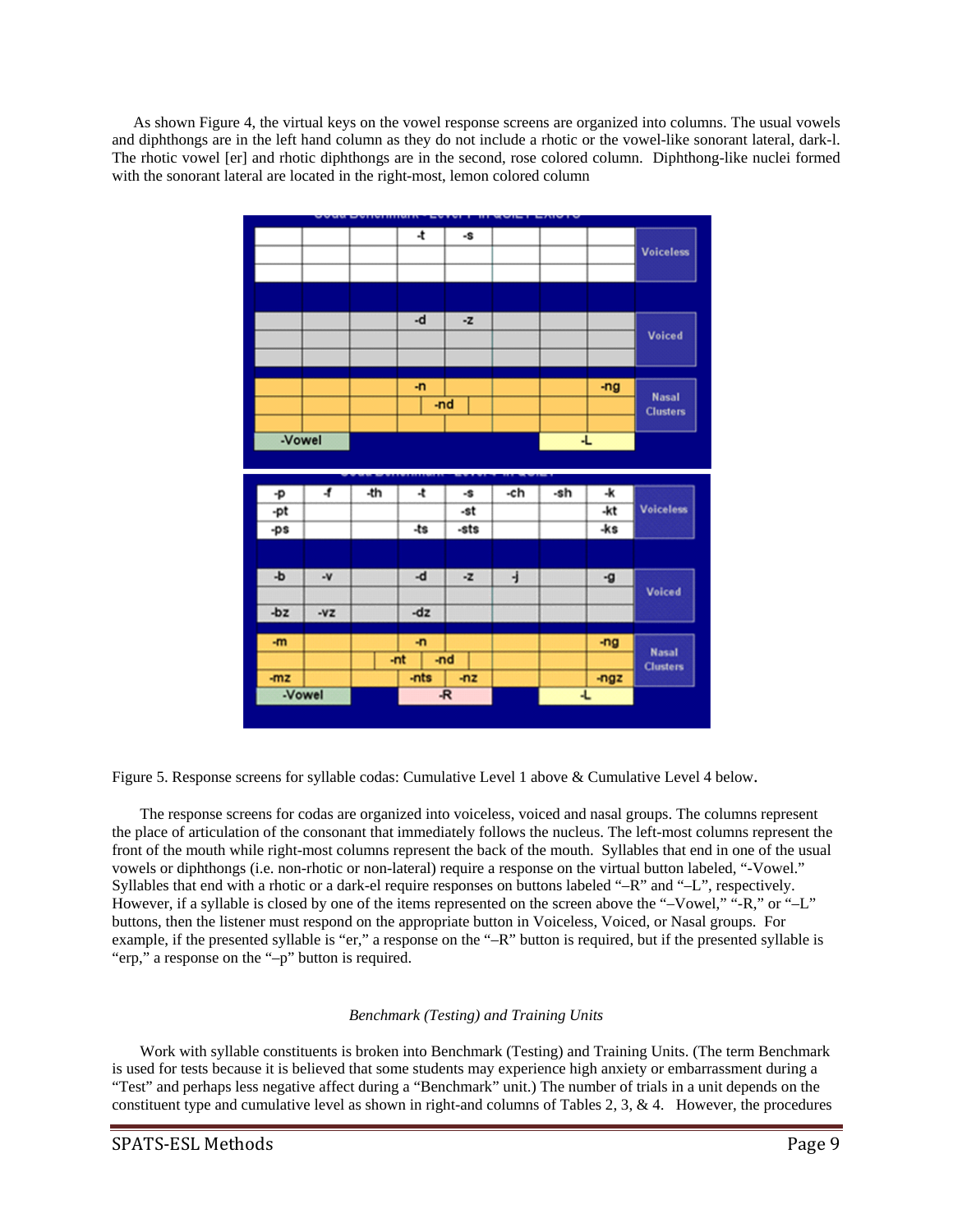for selecting the items to be presented are very different for Benchmark as opposed to Training Units. In Benchmark or Testing Units, items are selected randomly with the restriction that each item is presented twice. For example, a benchmark unit for syllable onsets at Cumulative Level 2 (see Table 2) would consist of 46 trials wherein each of 23 items would be presented two times. A Training Unit would consist of 92 trials, but the items would be selected by the Adaptive Item Selection (AIS) algorithm. The AIS algorithm presents items of intermediate difficulty for the individual learner with much higher probability than items that are either very easy or very difficult for that learner. For a given constituent type and cumulative level, four training units are scheduled to be run between successive benchmark units. If BU stands for Benchmark Unit and TU stands for Training Unit then the programmed sequences are always BU-TU-TU-TU-TU-BU and so on.

#### *Scoring of Benchmark (Testing) and Training Units*

At the end of every unit, two scores are calculated. These are the familiar Percent Correct (PC) and the average Item Mastery Score (IMS). The PC is simply the number of correct responses divided by the number of trials multiplied by 100. The IMS at the end of a unit is computed as follows. At the beginning of a benchmark unit all items in constituent type and cumulative level are set to an IMS of 50. Every time an item is correctly identified its IMS is increased by 25 points until it reaches a maximum of 100. Every time error occurs the IMS's of both stimulus and the erroneous response are decreased by 25 points until a minimum of 0 is reached. At the end of a unit, the mean IMS for all of the items in a set is calculated as the IMS for that unit. The IMS scores for items are carried over from unit to the next until the next benchmark unit is reached, when all of the items are again assigned a value of 50. The best measure of performance for a benchmark unit is the PC. The best measure of performance for a training unit is the end-of-unit IMS. The PC is not an informative measure of performance on training units because the PC will be influenced by the AIS algorithm which presents items of intermediate difficulty with higher probability than items that are either very easy or very difficult. The PC for a benchmark run measures the current level of performance over an entire unit. The end-of-training-unit IMS measures how well the learner can perform by the end of a training unit which may include short-term gains that are not yet consolidated into permanent memory. In general, on benchmark units PC's are higher than end-unit IMS's while on training units IMS's are higher than PC's. However, once all of the items are nearly mastered, then both the PC's and the IMS's are high for both benchmark and training units. Experience has shown that high IMS's at the end of training units are 'harbingers" of high PC's on benchmark units. These concepts are illustrated in the section on reports of progress.

#### *Actual and Adjusted Scores*

The Percent Correct and end-of-unit IMS scores can be calculated as "actual scores" or "adjusted scores." The actual scores are simply based on the items in the Constituent Type and Cumulative Level of the unit being tested or trained. The adjusted scores are corrected to reflect the proportion of items in a set relative to the number of items at Cumulative Level 4. To find the value of an adjusted score one multiplies Cumulative Level 1 scores by 0.25, Cumulative Level 2 scores by 0.50, and Cumulative Level 3 scores by 0.75, and Cumulative Level 4 scores by 1.00. In this way, adjusted scores reflect both the performance at a given cumulative level as well as progress toward Cumulative Level 4.

# **III. The Curriculum Module**

## *Background*

The Curriculum Module allows the user to design customized sequences of training and testing with sentences, onsets, nuclei, and codas. These sequences can be simple or very complicated and designed to include a variety of contingencies.

## *The Default Curriculum*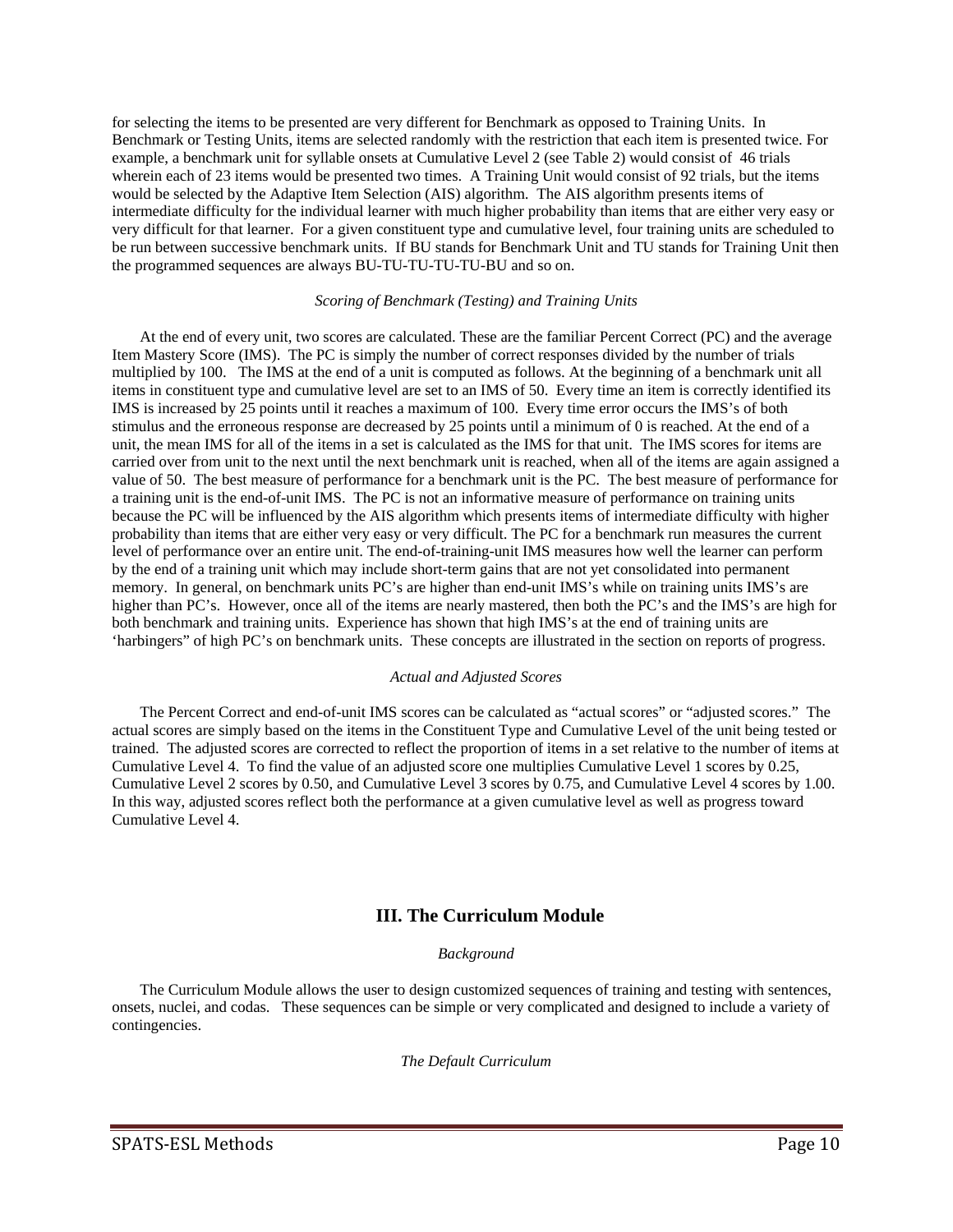Through experience, a particular curriculum has been found to be effective with ESL learners. This is referred to as the SPATS-ESL *Default Curriculum*. The code for the Default Curriculum is presented in Chart 4 and explained in the associated text. This curriculum begins with an Introduction to the sentence task. Next, a 15 sentence pretest is given with sound to evaluate how well the learner can use both hearing and inference to identify the words in a sentence. Following the sentence pretest, the curriculum rotates through a repeating sequence of constituent and sentence units. A complete rotation includes an onset unit, six sentences, a nucleus unit, six sentences, a coda unit and 3 sentences. The first time a new combination of constituent type and cumulative level is encountered, the learner is given a brief Introduction to the relevant response screen. Notice that there are 15 sentences presented in each rotation. The sentences' SNR's are randomly selected with the restriction that three are at each of the SNR's of  $+10$ ,  $+5$ , 0,  $-5$ , &  $-10$  dB. The default curriculum is progressive in the sense that the student is moved to the next higher cumulative level whenever

Chart 4. *Default Curriculum*

 Sentences INTRO Sentences PRETEST with audio  $-$  Begin Rotation #1 ( on 0 of 100 ) Onsets L1 INTRO ii Onsets L1 QUIET i Sentences PRACTICE 2 sets of 3 Nuclei L1 INTRO ii Nuclei L1 QUIET i Sentences PRACTICE 2 sets of 3 Codas L1 INTRO ii Codas L1 QUIET i Sentences PRACTICE 1 set of 3 -- End Rotation #1 ----- -- CURRICULUM COMPLETED --- -

 the end-of-unit IMS reaches the value associated with the low end of the native speaker range for a particular constituent type. Once a learner reaches Cumulative Level 4 for a particular constituent type, the number of trials per item is reduced to two (see Tables 2, 3, & 4) when a criterion is met for maintenance. This criterion is met when the PC equals or exceeds the minimum native speaker score minus 5. Otherwise said, the learner must achieve a percent correct at Cumulative Level 4 is equal to or greater than 89 for onsets, 89 for nuclei, or 83 for codas to be switched to be switched to the maintenance schedule.

 This curriculum works quite well in that the time spent on constituent types that are easily mastered is much less than the time spent on constituent types that are more difficult. In general it is found for ESL learners that onsets are the easiest to learn, codas intermediate, and nuclei the most difficult. Under the Default Curriculum, native speakers of English reach their asymptotic levels of performance in four to five training rotations, requiring roughly 1-2 hours to complete. ESL learners usually require many more rotations to approach native speaker accuracy.

# **IV. The Report Module and Client Feedback**

Detailed reports of performance can be accessed by SPATS-ESL administrators. These reports include confusion matrices, information transmitted, IMS scores, and lists of confusions.

Clients are given feedback regarding their performance at the end of every run. They can also access a listing of the items ordered by their difficulty in the unit just completed. They can follow their progress graphically as well. For purposes of illustrating graphic feedback the progress of a Taiwanese teacher of English is illustrated. This person volunteered to work the SPATS-ESL curriculum because of interest in program and in her residual problems perceiving English as spoken by native speakers. This client's literacy in English was quite high as evidenced by her TOEFL (pbt) of 660. Her data are presented to illustrate the graphic feedback provided and to illustrate that even quite accomplished second-language users may have some significant residual perpetual problems. Figures 6, 7, & 8 show this client's progress in the identification of the constituents of English. On these Figures the adjusted PCs on Benchmark (test) units are shown in black and adjusted end-of-unit IMS scores are shown in red. Progress on the identification of words in sentences in a background of competing babble is shown for this client in Figure 9.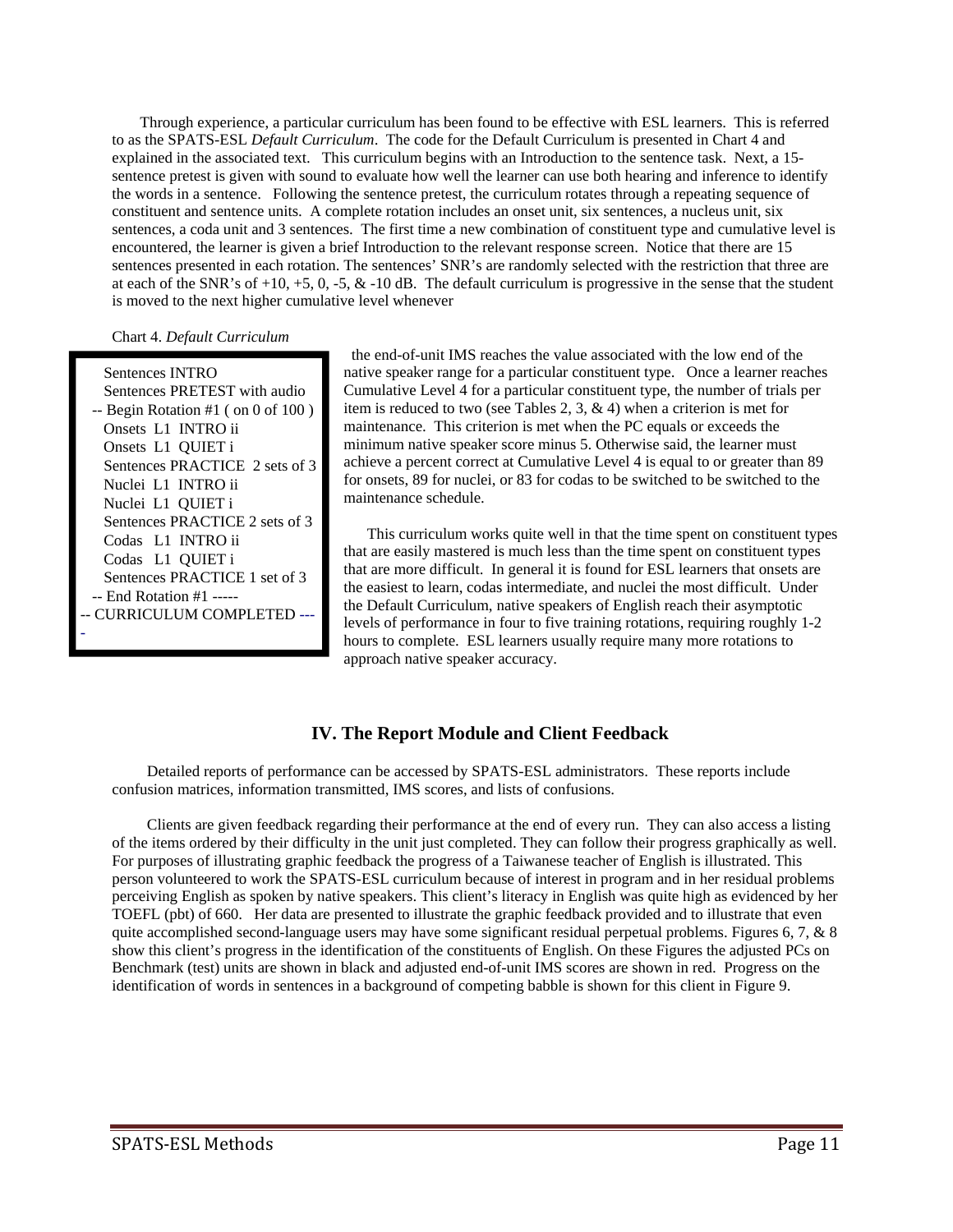

Figure 6. Showing progress in the identification of syllable onsets by an ESL student. The performance scores are "adjusted scores" as described at the end of Section II above. For this student only three training units were scheduled between benchmark units (tests).

As shown in Figure 6 above, even though this student was very good at identifying the onsets of English syllables, she still demonstrated improvement. While a native speaker of English would be expected to have reached the native speaker range of 94-100 (the green area at the top of the graph) in 4 or 5 units, this learner required nearly 15 units before the PCs on benchmark units exceeded 94%. Also notice that the adjusted end-of-unit IMS scores in red, reached high levels prior to the test PCs in black. This happens because the AIS algorithm allows that learner to focus in on subtle differences within a unit, but time is required before those short-term gains are consolidated into permanent, long-term gains. Notice that the student continued to improve during maintenance units.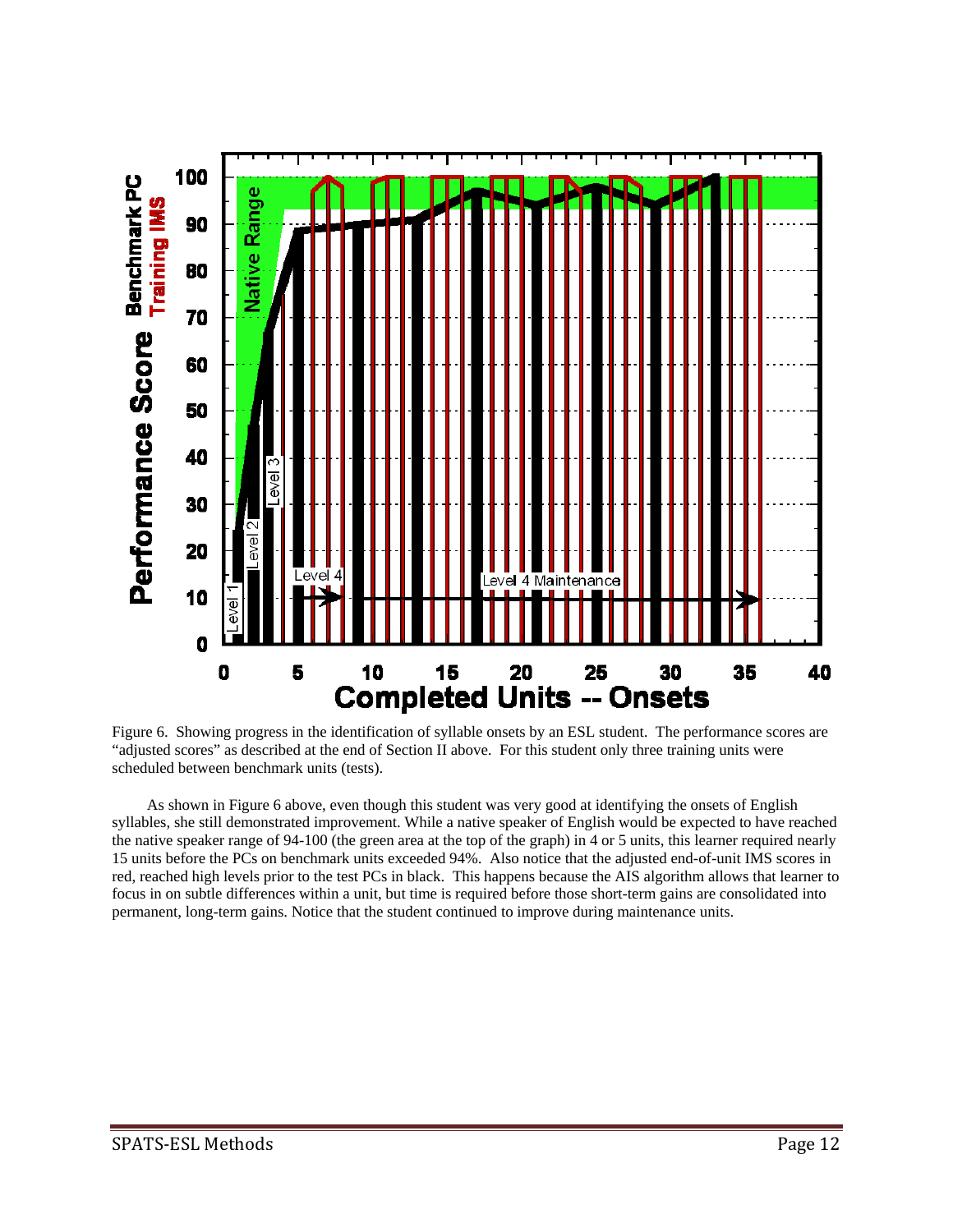

Figure 7. Showing progress in the identification of syllable nuclei by an ESL student. The performance scores are "adjusted scores" as described at the end of Section II above. For this student only three training units were scheduled between benchmark units (tests).

This same student had much more difficulty learning to identify the syllable nuclei of English as shown in Figure 7 as native speakers would reach the native speaker range in 4 to 5 units. Notice that although the ESL student approached the native speaker range, she never actually reached the native speaker range of 94 to 100 on benchmark units (tests). On the other hand, the end-of-unit IMS scores did enter the native speaker range, which indicates that with more training native speaker identification skill would be attained.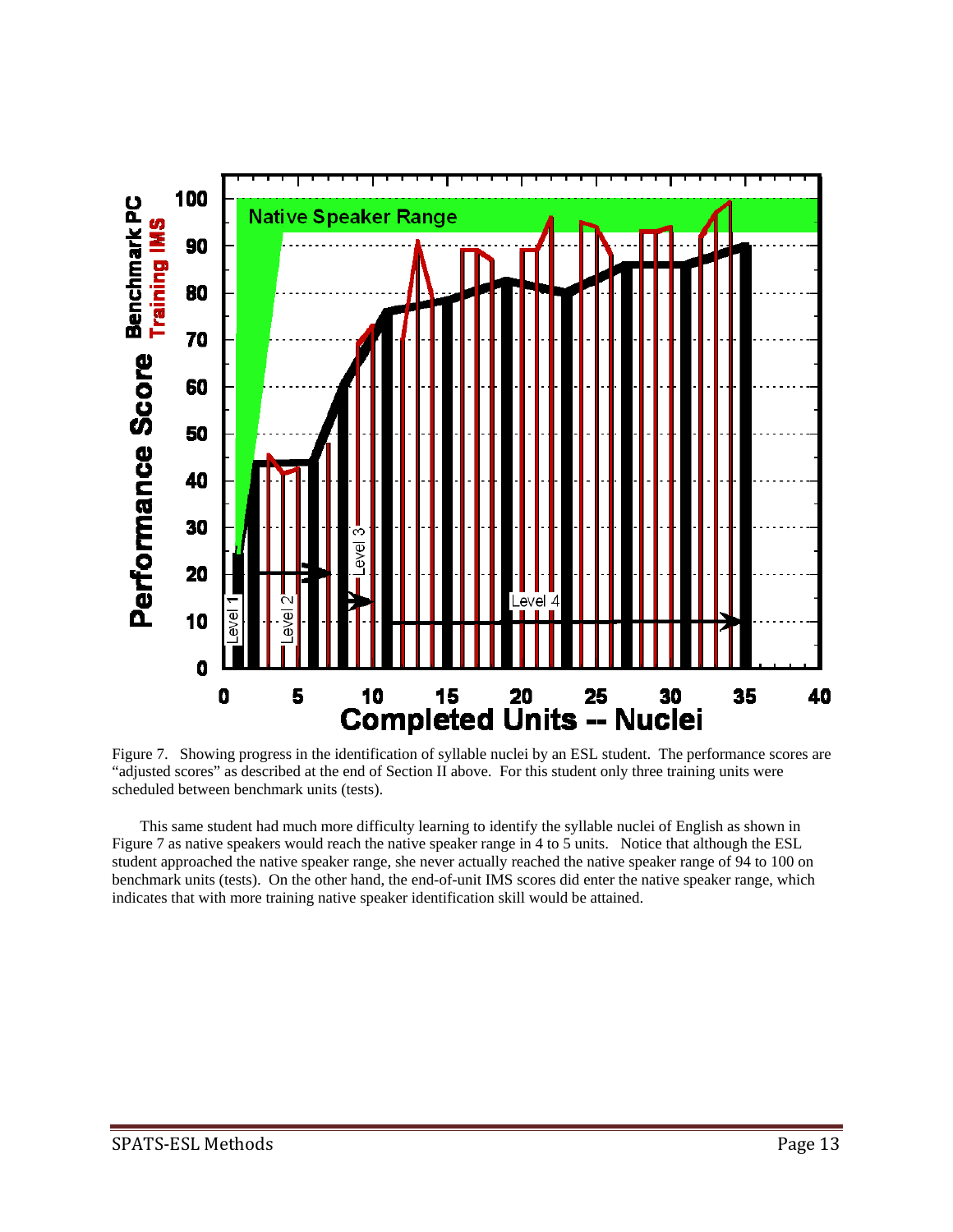



 Notice that this student required a total of 8 completed units to reach a score of 88% at Cumulative Level 4. A native speaker would reach this level after 4 or 5 completed units. After reaching the normal range little additional improvement is noted. Native speakers also have similar difficulties with identification of codas, probably because codas are less precisely articulated than onsets or nuclei by native speakers.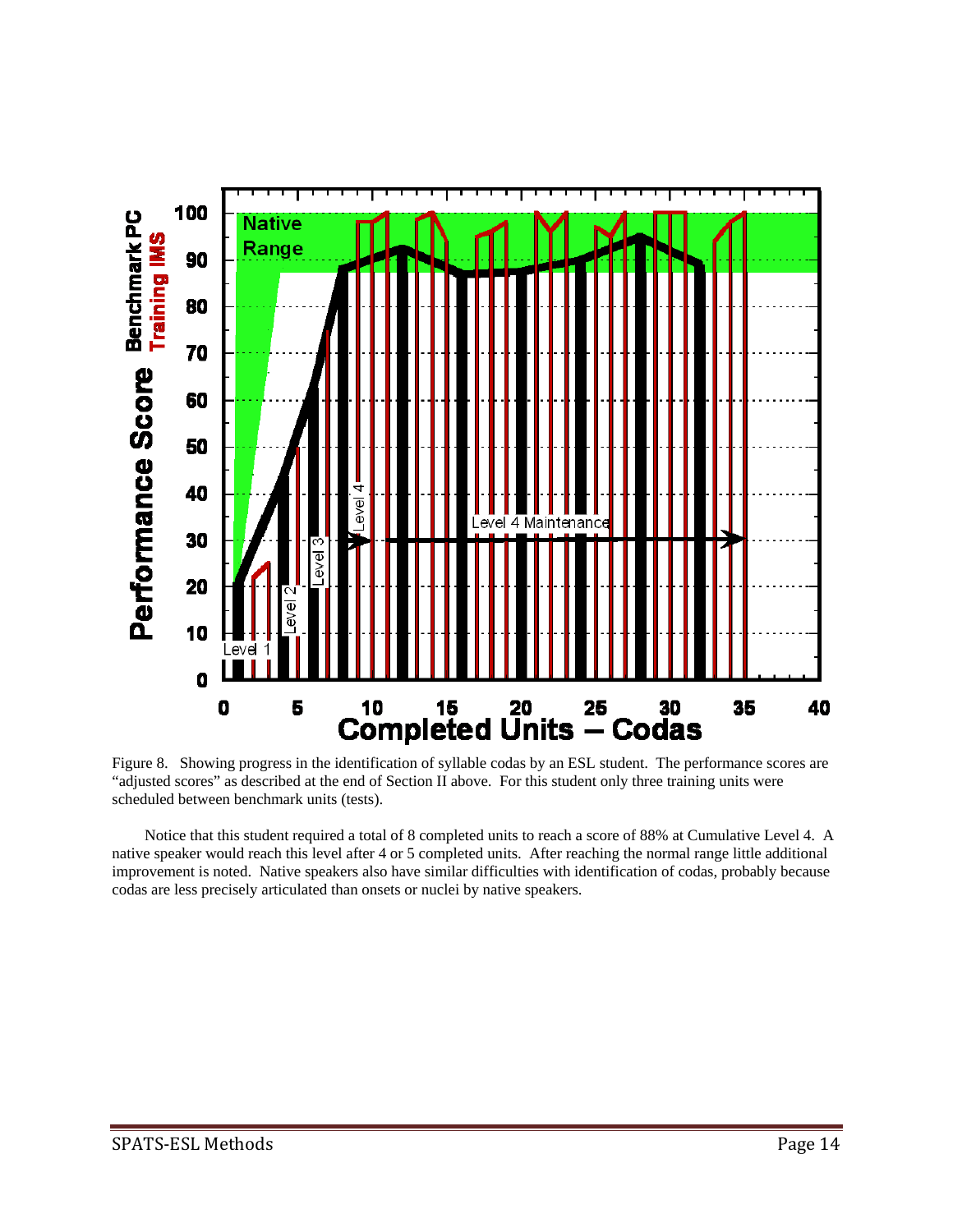

Figure 9. Showing progress in the identification of words in sentences. Each unit consists of 15 sentences with three of the sentences at each of the SNR's shown on the graph. The effective percent correct calculated by finding the ratio of the total number of words presented divided by the sum of the number words, errors, and temporal penalties and multiplying this ratio by 100. Native speakers of English score in the range from 90 to 100 after orientation to the task. Although not shown, this client only demonstrated clear improvement at the SNR of -10 dB. This graph is shown to illustrate the feedback given to all SPATS-ESL users in the latest versions of the program.

# **V. The Proctored Test Module**

An ESL-Learner can schedule proctored tests with a SPATS-ESL administrator. In this way a student's performance can be certified in comparison to that of native speakers of English for any combination of Constituent Type and Level and on the Sentence task.